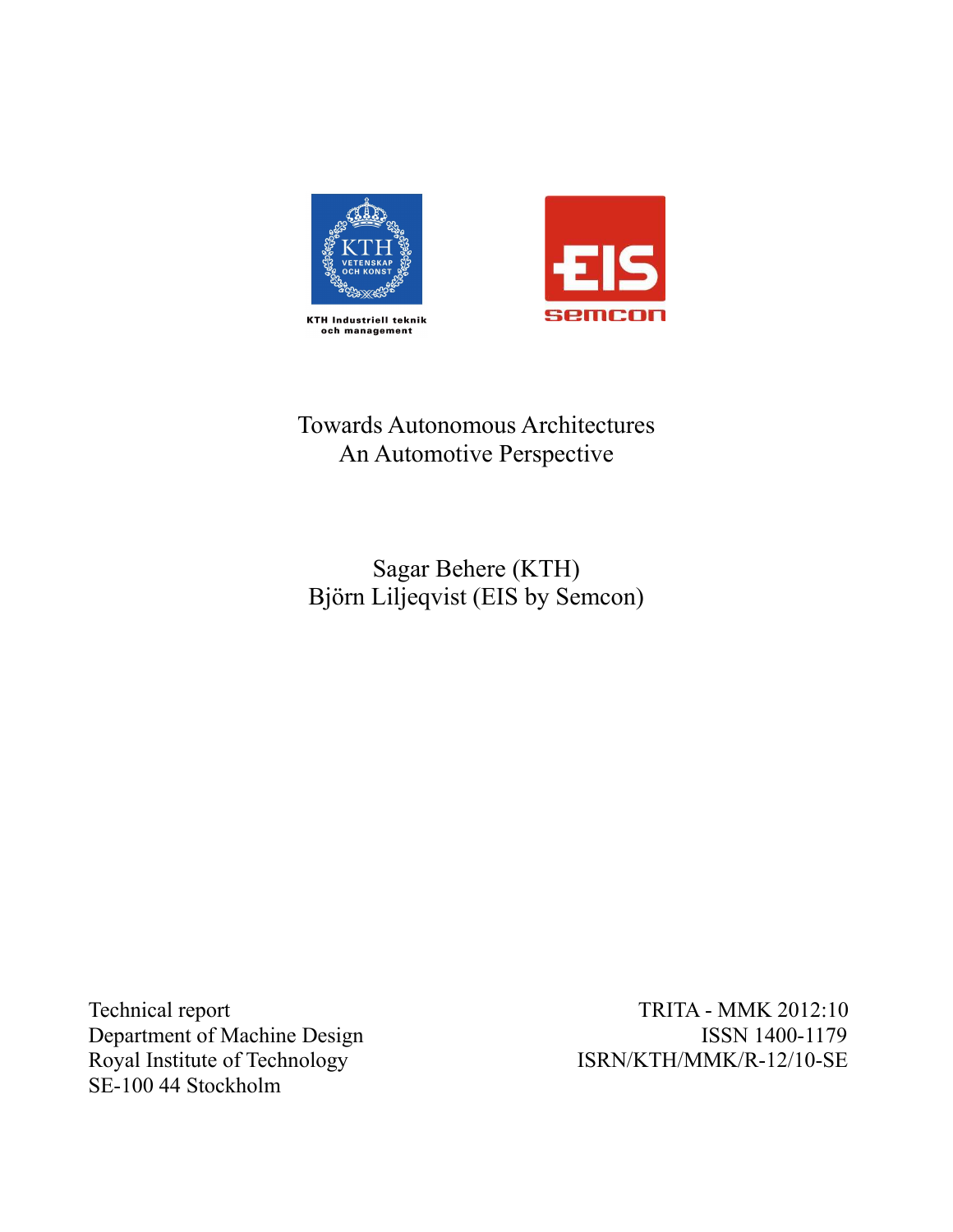#### Abstract

The use of embedded computers in modern automobiles is enabling increasingly autonomous features. Electronic power train management and applications in active safety, cooperative driving and navigation show an underlying trend of the transfer of responsibilities from the human driver to a vehicle's (semi-)autonomous subsystems. The logical culmination of this trend would be a completely autonomous vehicle. How should existing vehicle architectures be evolved to sustain the development and growth of autonomous functions? We explore the principal problems with existing architectures, caused due to ad hoc addition of (semi-) autonomous features and argue that it is time to rethink automotive architectures from an autonomous systems perspective. We introduce a pattern that can help architects and designers to think in terms of autonomy and suggest where the application of autonomous systems thinking should begin, in the context of architecture development.

# 1 Introduction

There is a rising trend of incorporating computers in the modern automobile. These computers interact with the mechanical subsystems in the automobile and are used for implementing features like anti-lock brakes, electronic powertrain management etc. Thus, the modern automobile can be viewed as a cyberphysical system with a growing number of functions.

The trend of this functional growth is towards increasing autonomy. This implies that decisions which hitherto needed to be taken by the human driver are being taken by the vehicle itself and the human driver exerts lower direct control over the machine's actions. The trend towards autonomy is not new. It started with the automatic transmission and continued with features like cruise control. Adaptive cruise control, active collision avoidance etc. are latest examples of this trend. The usage of computers accelerates this trend because computers can endow the machine with complex reasoning skills as well as a degree of control that surpasses human abilities. The logical culmination of this trend would be a fully autonomous vehicle which can safely drive between locations and care for its own maintenance needs and those of its passengers.

Can existing automobile electrical/electronic  $(E/E)$  architectures<sup>1</sup> handle the twin demands of functional growth and rising autonomy? The general consensus in the automotive industry is that it is extremely difficult for existing architectures to support sustained functional growth. This is because, as more and more functions are added, the system becomes too complex to design, test and certify in a cost-effective way. Furthermore, as more features are added, especially (semi-)autonomous features, there can be unexpected interactions among them leading to undesirable emergent behavior. Existing vehicle architectures do not provide elegant solutions to such problems.

<sup>&</sup>lt;sup>1</sup>IEEE 1471 defines an architecture as, "The fundamental organization of a system embodied in its components, their relationships to each other, and to the environment, and the principles guiding its design and evolution."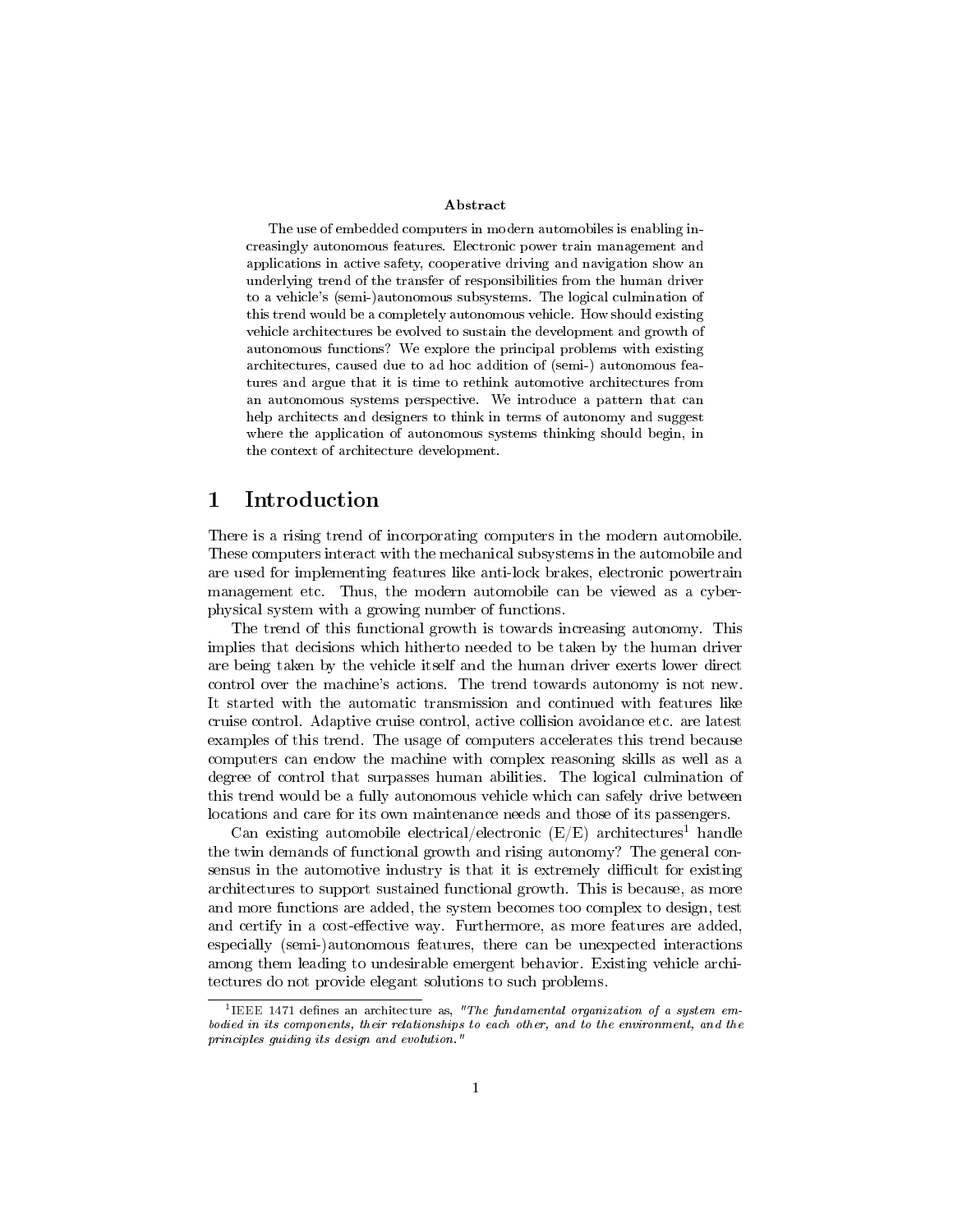How should vehicle architectures be evolved to support functional growth and increasing autonomy? To answer the question, it is necessary to investigate the nature of the problem, before considering the nature of the solution. In this paper, we argue that it is time to rethink automobile architectures from an autonomous systems perspective. We put forth the hypothesis that thinking in terms of autonomy will lead to resolution of multiple architectural issues being faced today; and that in fact the issues arise in the first place because we do not recognize the automobile for what it is becoming: namely, an autonomous system. The hypothesis is examined by looking at some specific architectural issues, together with a discussion of how "autonomy thinking" can provide solution directions. We present a mental model that can help architects to think in terms of autonomy during the design phase. We also provide an idea of where such kind of thinking can be generally applied during the architecting process.

Autonomous systems and automotive architecture are studied in multiple research disciplines including software engineering research, artificial intelligence, robot autonomy and architecture  $[1, 2, 3, 4, 5, 6, 7]$ . Given the exploratory and problem formulation nature of this paper, we have chosen to refer to related state of the art in the various relevant sections of this paper.

Section 2 elaborates on the concept of autonomy and provides the context and scope for the rest of the paper. Section 3 describes a pattern that can be used as a mental model or frame while thinking about autonomy. Section 4 highlights some of the problems with existing automobile architectures, while section 5 provides an idea of how to go about applying autonomous thinking to the architecting process. Section 6 presents some conclusions and thoughts on future research goals.

# 2 Specifying autonomy

If a discussion of autonomy is to be of interest, it is necessary to discuss the scope and context of the autonomy in question. We begin by associating specific meaning to the terms 'simple', 'automatic' and 'autonomous'. Then we describe the property of having a Self, which we consider to be essential for the kind of intelligent autonomy that we address in this paper.

#### 2.1 Simple, automatic and autonomous

All machines need energy and intelligence to perform useful work and may be divided into three types from an autonomy perspective: Simple, automatic and autonomous. For a simple machine, both energy and intelligence come from the user. For an automatic machine, only the intelligence comes from the user. For an autonomous machine, neither the intelligence nor power comes from the user, at least insofar as the autonomous function is concerned.

Simple machines or tools are mere amplifying devices that multiply or redirect a force used by the operator. Hammers, levers, wedges etc. belong to this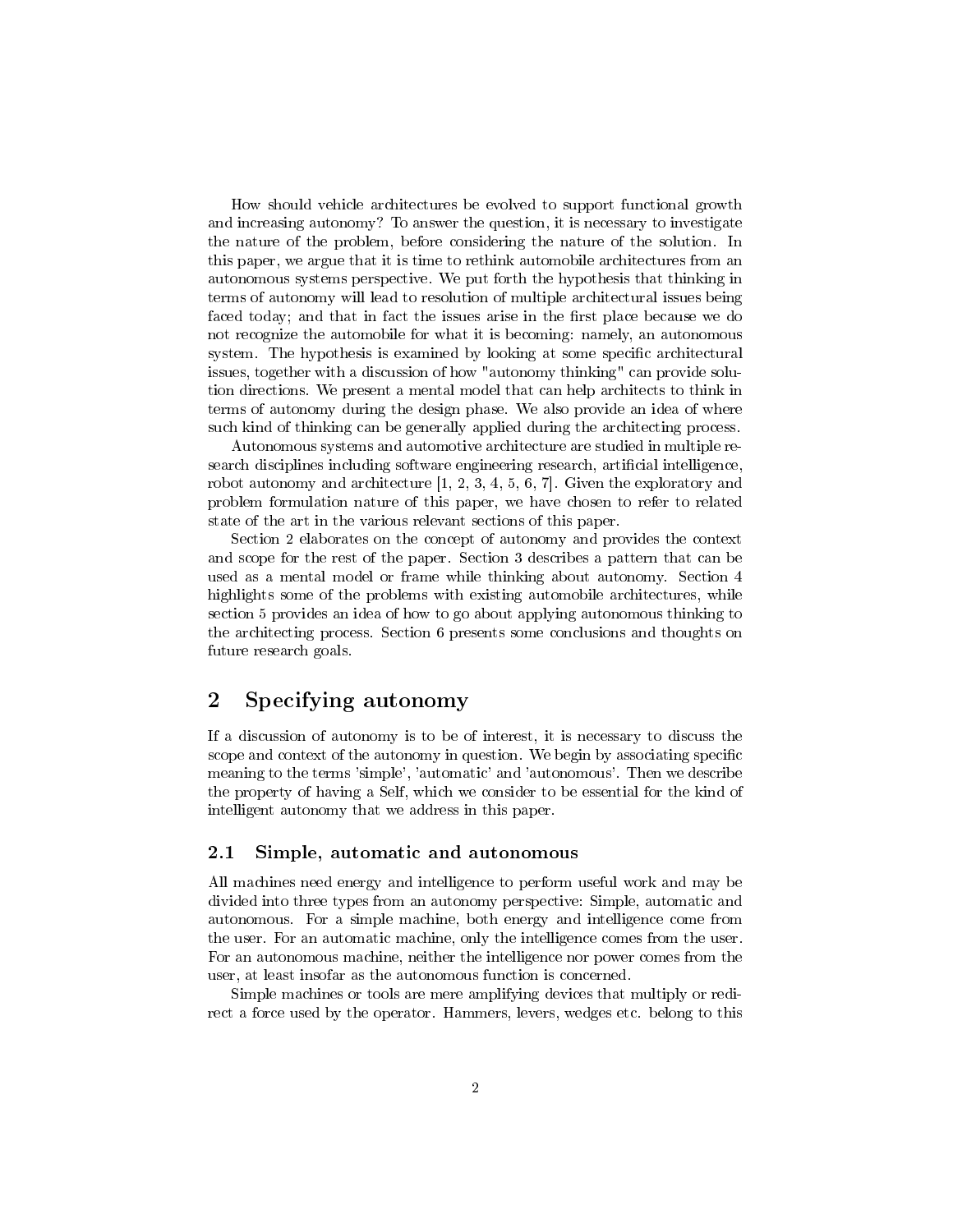category, but compound machines whose components are of this same category are also simple tools in this respect.

Automatic machines are those that transform energy to produce useful work, for example, a windmill or combustion engine. They are capable of performing a series of operations, ranging from very simple to highly complex sequences. Automatons have a cyclic nature, in the sense that they return to an initial state before repeating a sequence. This is true of any motor or engine, and also of microprocessors<sup>2</sup>.

Autonomous machines are those that can gather information from their surroundings and produce a decision based on this information that leads to a successful, desired result. They may use automatic means to execute the decisions. This definition has been deliberately created to encompass many levels from the barely to the fully autonomous. As per this definition the simple mechanical centrifugal governor or thermostat as well as a sophisticated computer controlled cognitive robot are autonomous. All of them gather information from their surroundings and use it to generate relevant results. Whether the information gathering process is implicit or explicit, whether the decision making occurs due to deliberate programming or as a consequence of mechanical construction is irrelevant. The distinction lies in differing levels of autonomy. The level of autonomy of a machine could generically be dened as a function of various independent metrics and the relations between them. Thus,

### $A = f(m_1, m_2, m_3, \cdots, R)$

where  $m_1, m_2, m_3, \cdots$  are independent metrics, for example, number and complexity of internal models used to arrive at the decision, and  $R$  represents relations between them. One particular set of metrics is provided in section 3, but an elaboration of possible metrics and how to combine them to arrive at a value for autonomy is beyond the scope of this paper.

The ideas in this paper could be applied to intelligent, computer based autonomous systems and subsystems. In this context, we use the denition of intelligence given in [3], as "...the ability of a system to act appropriately in an uncertain environment, where appropriate action is that which increases probability of success, and success is the achievement of behavioral subgoals that support the system's ultimate goal." For intelligent autonomous systems, the ultimate goal and the criteria for its success would be defined externally, while goals and success criteria at levels internal to the system would be decided autonomously. For the fully autonomous vehicle of the future, the ultimate goals and success criteria would be defined by the vehicle designer and the human user of the vehicle.

#### 2.2 The Self and the rest

The Greek word "autos" means "self". Automatic means self-moving. Autonomy means self-governing, capable of making its own decisions. But what is

 $2$ The microprocessor basically fetches the next instruction and executes it. The addition of software though, can make the computer more or less autonomous.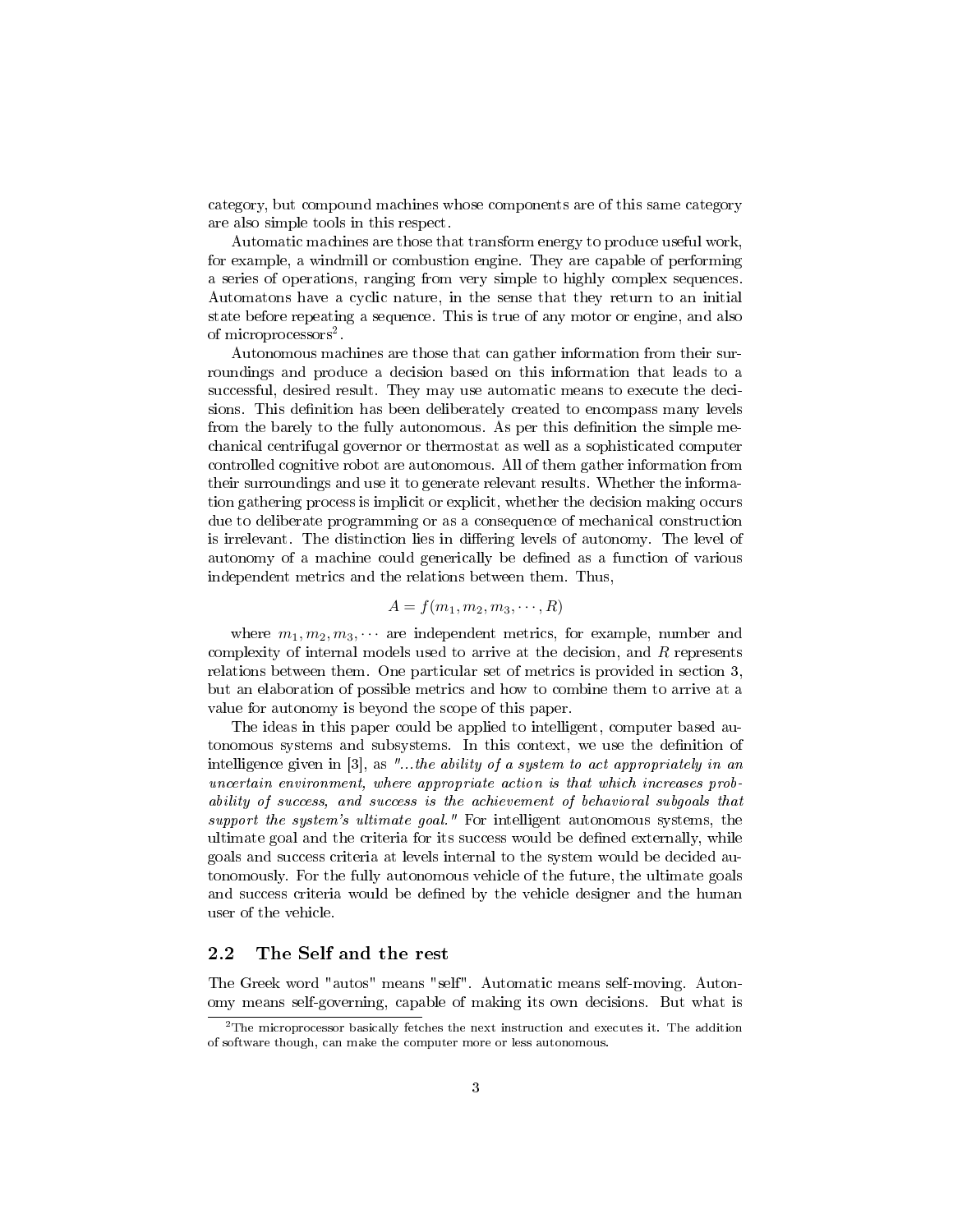this "Self" in an engineering context?

The Self can be better understood when compared with a system that lacks a Self. A machine that has no Self is dependent on the decisions of another Self, that is outside that system. In the case of a regular car, the other Self is the driver. Introducing a Self in the system means that there is something (algorithms or rules, usually in the form of software) that can interpret a situation, follow instructions and control some sort of outcome.

Having a Self means having a point of view. From the perspective of the decision making Self, the surroundings appear to it in accordance with the perception processes and the understanding that is built into the system, i.e. internal models. What matters is not the surrounding reality as it is, but as it appears from this viewpoint. It is also in the Self, that the goals and criteria for their success end up.

The existence of multiple Selves in a system means that there could be natural delimitation between them. However, it is by no means certain that a system is designed taking this into consideration. A self could be a piece of software running on an  $ECU - but$  it could also be software that is distributed across several ECUs communicating over a databus. If the execution of a self is split up between components, it creates a need for possibly bandwidth-demanding communication, but more importantly, it makes it easy to overlook the fact that it actually is one single unit from the autonomy perspective, one self. Thinking in terms of Selves and non-autonomous non-Selves helps to understand the self-determining aspects of a system, and how they relate to each other.

Therefore, autonomous systems

- accept user commands  $-$  to the extent that a user exists  $-$  in the form of behavior requests, not as actuator setpoints. The Self controls the actuators at all times and does not expose them directly outside the system boundary.
- are invariant of how the "intelligence" of the Self is achieved. It can be rule based, algorithm based or whatever. What matters is not the nature of the intelligence, but the fact that the Self can accept behavior requests and use its actuators to fulfill them. In other words, "Autonomous is, as autonomous does!"
- ultimately need to have one single Self in charge of the system<sup>3</sup> and this is the Self via which the system is identified by its users and environment. The presence of multiple Selves directing the same system resource is a recipe for trouble. Some examples of problems that can arise out of multiple selves are given in section 4.

<sup>3</sup>although the system may contain subsystems with independent selves.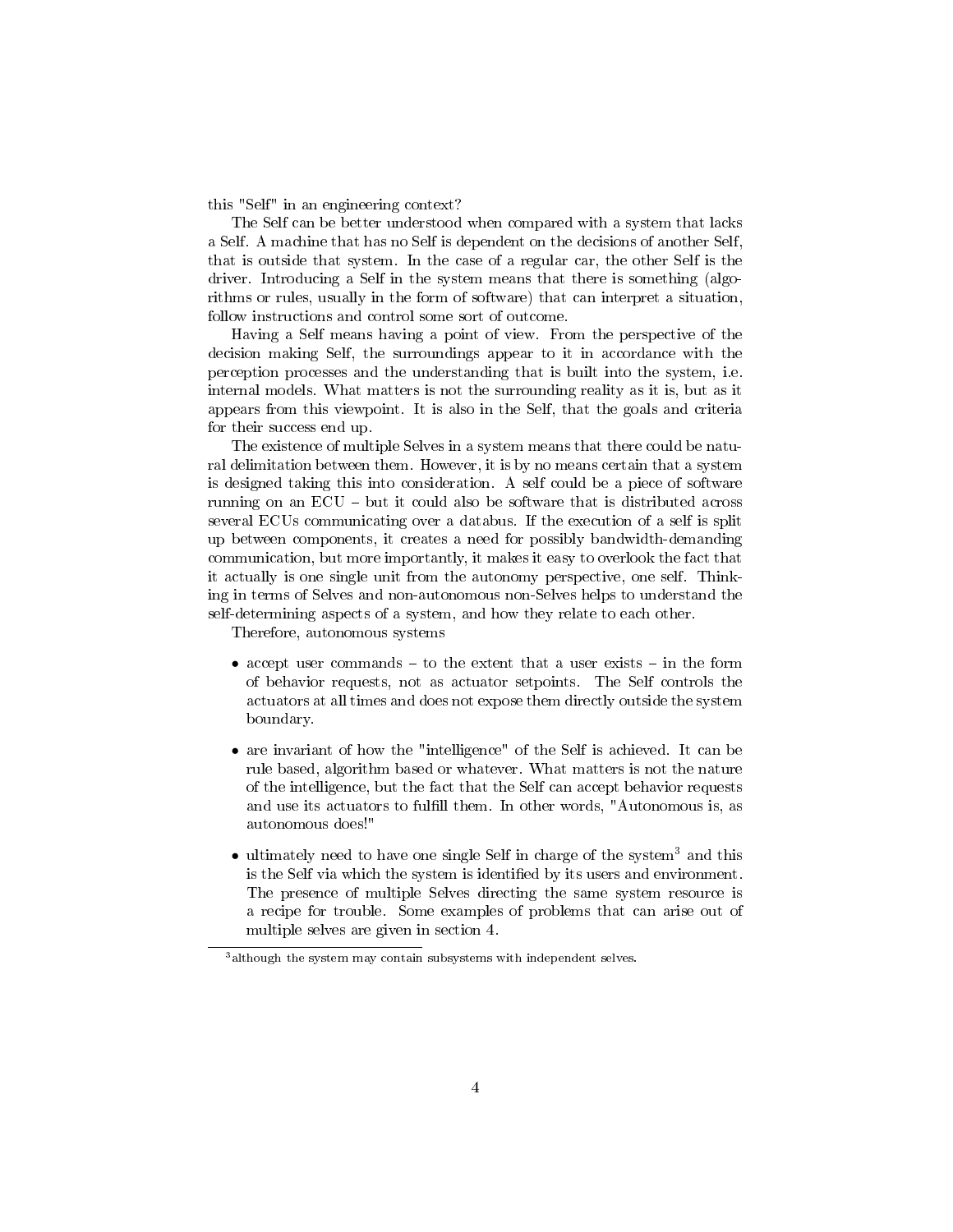

Figure 1: Components of the 3+1 pattern

### 3 3+1: An autonomous design pattern

In this paper, we use the term pattern for an abstract description of a class of architectures. The purpose of a pattern is to have a template on which to base the work of creating an architecture that could be implemented. It should express the fundamental principles of a solution and make it possible, or easier, to pose the right questions. When looking for a useful pattern for autonomous systems, the field of robotics serves as a useful source of inspiration, since many robots are designed from the start to be autonomous. Unlike cars, robots don't have much pre-autonomy baggage to account for.

In this section, it is postulated that all intelligent autonomous systems can be described by the  $"3+1"$  design pattern for context awareness. The level of autonomy is a function of the extent of presence and complexity of the pattern's components. The purpose of introducing the 3+1 pattern is that it enables the designer to see what is actually being constructed.

#### 3.1 Components of the 3+1 pattern

The "3+1" pattern shown in Figure 1 consists of a decision making Self and internal models of the three domains that the system has to account for: the user, the environment, and the physical device to be controlled. In this pattern, they are referred to as Self  $(S)$ , User  $(U)$ , Environment  $(E)$  and Control  $(C)$ . To make the pattern complete, a surrounding boundary, or shell, is included. Within the boundary, there is one system using internal protocols and logical interfaces; outside the boundary, there is the physical world that the autonomous system is operating in. When the things to model are physical objects, sensors are needed to build these models. When they are other autonomous systems connected using logical protocols and interfaces, there is no need for sensors, since the systems are in direct communication<sup>4</sup>  $-$  but the Selves only see each other through their internal models, they are not in direct contact.

U, E and C are known by S, but know nothing of each other. The self is the only part that makes decisions, the other three components are  $-$  from the

<sup>4</sup>A communication channel that delivers information from another system could be considered as a sensor.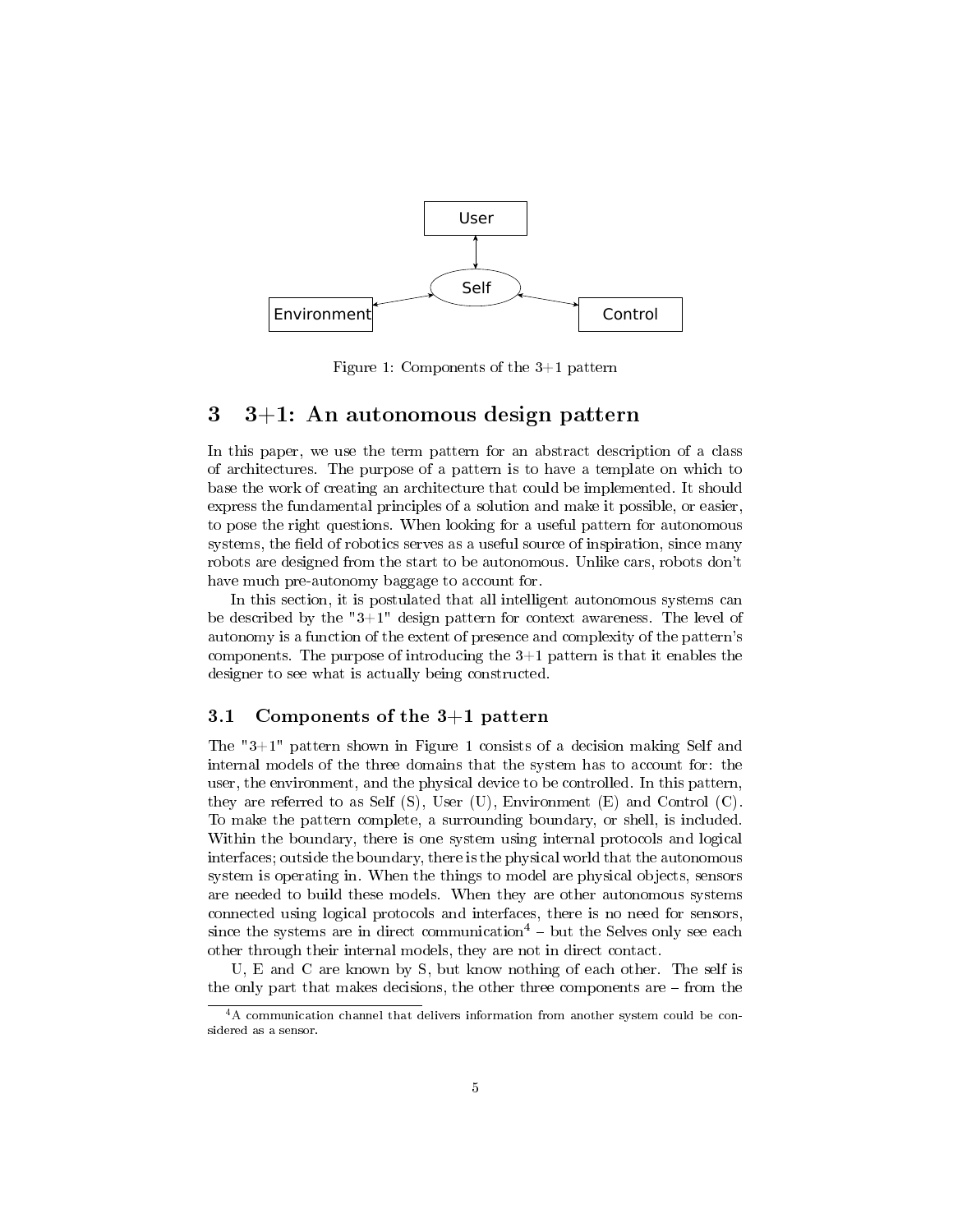perspective of the self – mere filters (U and E) or an actuator  $(C)$ .

### 3.2 The User model

There must be something that tells the system "What to do?". Regardless of whether this is a car driver, that constantly provides intentions to the system, or just a set of rules or instructions hardwired into the system at the time of construction, as in the case of a remote space probe, an autonomous system always has a mission to fulfill. It does not have to be a human. Autonomous systems can work together where one system is the master of another (systemof-systems). From the perspective of the serving system, it does not matter if the user is a human or a machine: It will have its internal model of the user nonetheless. Why model the user? Why not simply let the user control the serving system directly? Because of the very definition of autonomy, the system is self-sufficient and supplies itself with the necessary control signals to maintain its operation. What it cannot do, is know what to do, what function to fulll, without some other entity telling it. By modeling the user, the system providing the intentions, the Self is given a machine "awareness" and can distinguish between itself and the user. If the user is a human car driver, the model contains a way to translate what the driver commands, using ambiguous human signals, into a set of unambiguous control signals that the Self can consider, before making its decision.

#### 3.3 The Environment model

When performing a task given by the user, the system has to take its surrounding into consideration. This is particularly true for robots and self-navigating vehicles, that need to use sensors of many types to build up an internal software representation of objects like roads, walls, other vehicles etc. It is in the environmental model that the result of the operations of the system will be visible.

Without an environment inflicting constraints, there is no "problem to solve", since the output of the system can be determined as a direct function of the input orders from the user. Also, without the feedback from the environment, the system cannot take its own actions into account when deciding what to do next.

#### 3.4 The Control model

An output to control. This can be anything from a heating aggregate with one input signal, to a complete car, itself a union of hundreds of control parameters. Without an output to control, the system cannot do anything. A model of the system being controlled is necessary for the self to make the right decisions. The better the model, the more accurately it describes the physical reality that is being controlled, the better the system can predict what effects its actions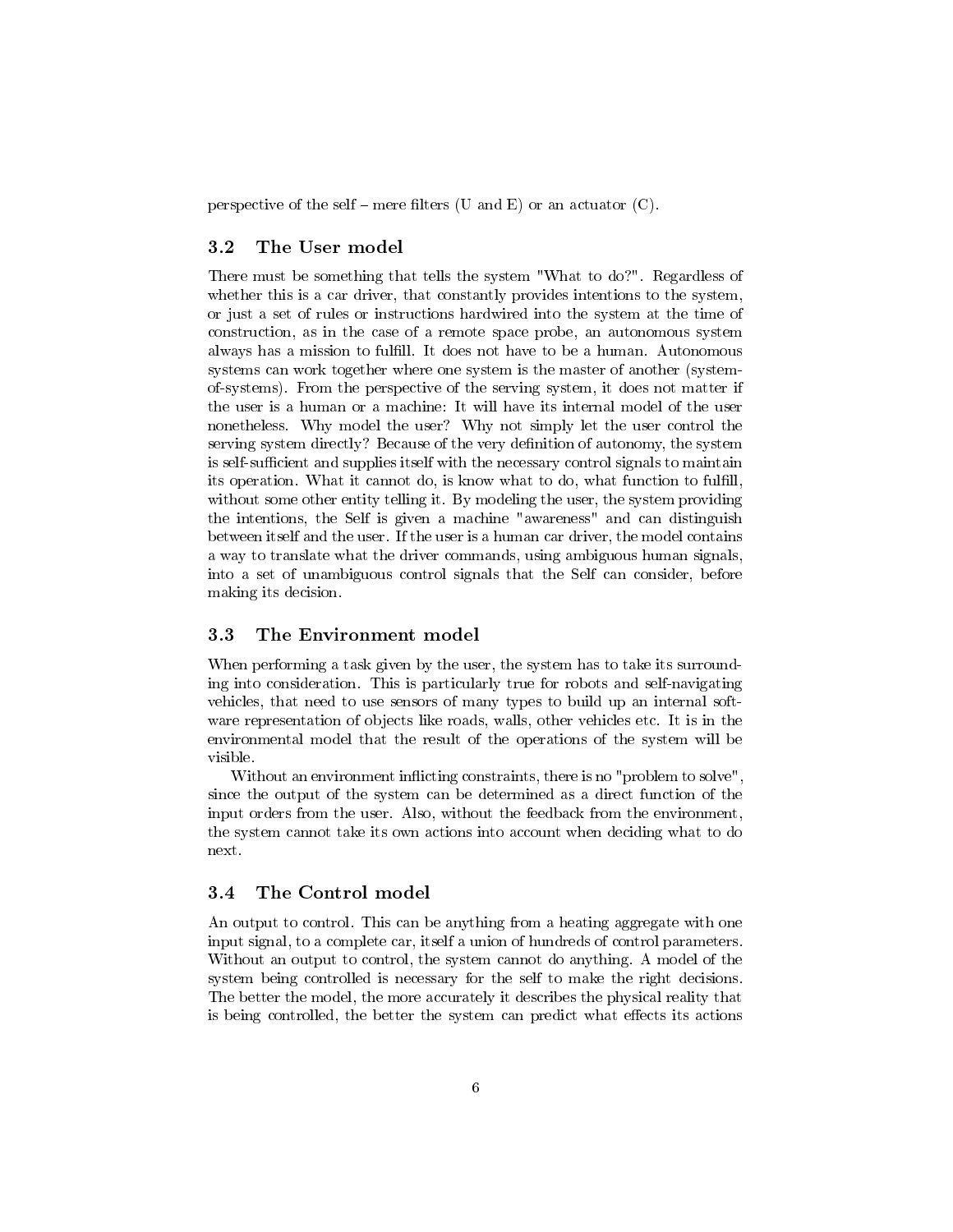will have. A distinction needs to be made between directly controllable outputs within the system (or "body") and indirectly controllable objects in the environment. The control model refers only to directly controllable outputs.

### 3.5 The Self

The Self is not a model, in the sense that it is not an internal representation of an external thing. It may be implicit or explicit, but it is an entity that constantly makes decisions, based on the above mentioned internal models of the external world. Without a Self, any action that delivers an output by taking user input and environment data into consideration, does nothing more than perform automatic and predictable responses to what the user is doing. With a Self, the system may choose to respond differently to the user requests based on, for example, its internal state. The Self could choose between "modes" of the system and modify behavior of the other three models.

In the case of an autonomous car, this actually means that the driver does not have the final say over what happens, albeit a very big influence. The driver provides intentions to be fulfilled, but the point of autonomous driving is to allow the car to make its own decisions when these are likely to be better, safer or more convenient than those of the driver. Making the driver still feel in control is an engineering challenge, but this does not preclude the existence of a Self.

#### 3.6 Levels of autonomy

The 3+1 pattern provides a way to reason about the level of autonomy of a system. The latter factors in the presence and complexity of each component and it's relationship with the Self.

$$
A = f(S, U, E, C, R)
$$

In section 2, we asserted that a simple, mechanical centrifugal governor or thermostat is an autonomous system. It is a primitive system that does not have an explicit Self, no user model and rudimentary knowledge of the environment (rotational speed or temperature) and control (mechanical linkage, laws of physics). Further, it has no explicit environment model populated by the sensed parameter (rotational speed or temperature), nor an explicit model of the control system.

At the opposite end of the spectrum is the fully autonomous car. It would have a user model, that enables it to interpret the commands and intentions of the human user. It would have explicit models and representations of the environment it operates in, and these would be continuously updated by a stream of sensor information. It would have control models that can understand and predict the effects of actuators and use them to reach desired setpoints. Finally, there would be an explicit Self that is in overall charge and provides the identity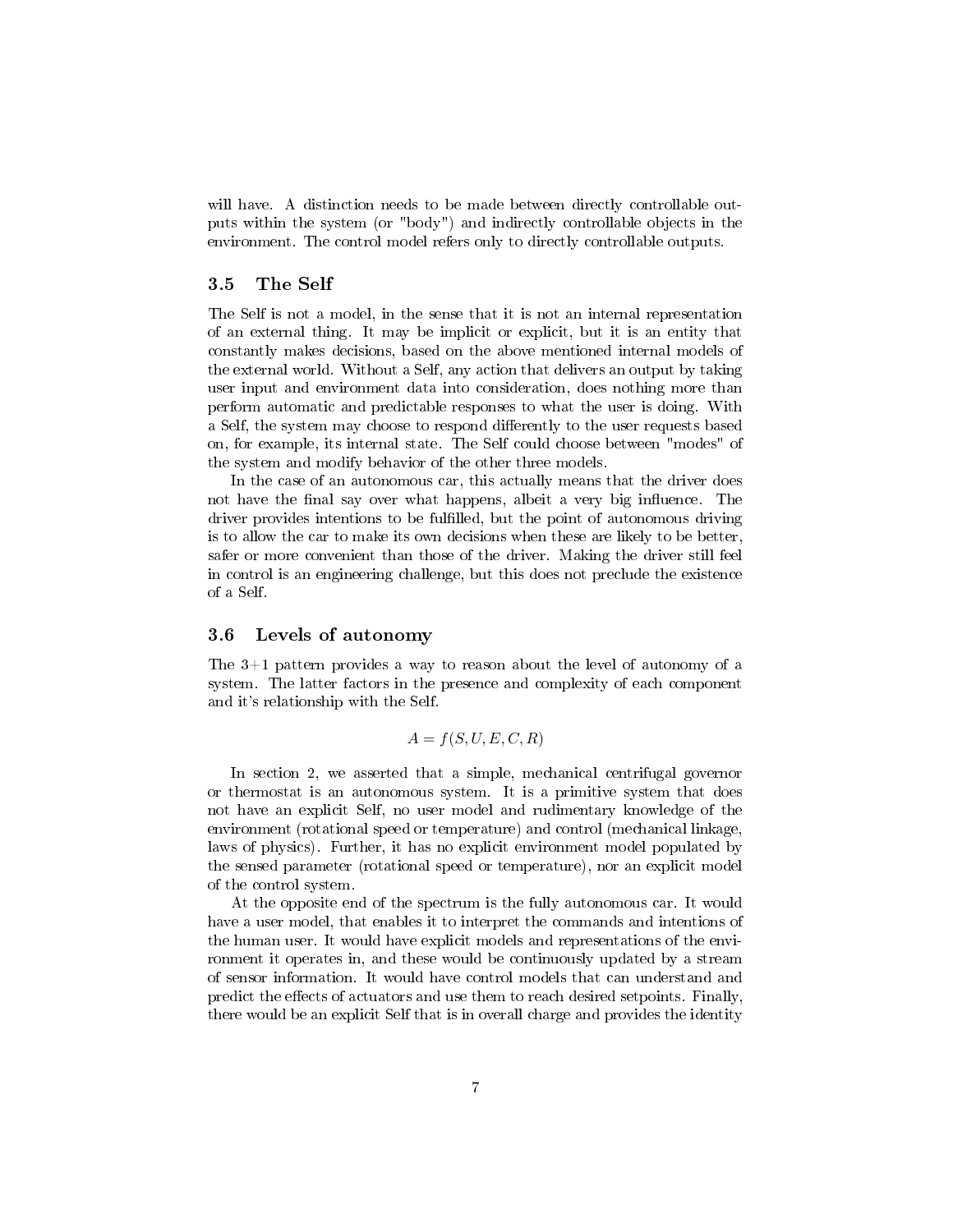of the system to the human user. Thus, it would not only have all the  $3+1$  components, but each component would have an appreciable amount of complexity. Therefore, the level of autonomy of this system would be very high.

# 4 Some problems with existing architecture

Existing automobile architectures have reached their present stage via a natural and obvious process of evolution. Initially, there was the completely mechanical vehicle. As the benefits of using the microprocessor as a machine component emerged, designers starting replacing purely mechanical functions with microprocessor controlled ones, with generally positive results. As the number of electronic control units (ECUs) increased, it was natural to connect them in some kind of a network, so that the units could share information for the purposes of collaboration, synchronization, error detection etc. Then, as the demand for network capacity increased, steps were taken to partition the network into sub-networks of functionally related ECUs. And that is the state of practice in vehicle architectures: a large number of ECUs executing a number of (semi- )independent functions. Significant new functions are usually added by connecting a new ECU (optionally, with new sensors and/or actuators) to the existing network. This pattern of "many intelligent/semi-autonomous units/nodes on a data bus" is now prevalent throughout the automotive industry. Built around it is a whole ecosystem of "how we do things", for example: grouping of functions, development of (black) boxes via consultants/vendors/contractors, safety and certification of the individual subsystems composed of one or several nodes on the bus.

Adding features in this ad hoc and bottom-up manner is not a sustainable approach. An immediate problem is the increasing number of dependencies between the features, both at a functional as well as technical level. Each feature ultimately exerts influence on some physical or behavioral aspect of the car (braking, acceleration etc.) When multiple features exert unarbitrated influence on the same aspect, the result can be chaotic. That this doesn't happen today is as result of careful arbitration strategies by the designers. But as the number of features and inter-dependencies increase, the problem of conflict resolution will become intractable. Indeed, it may no longer be possible for the designers to even think of all possible things that could go wrong with such a system. Therefore, this approach is not sustainable. What is needed is a systematic approach to the architecture that provides "correctness by construction" and enables composition of systems  $[8, 9]$  without unanticipated effects.

### 4.1 Competing Selves

A particular automated feature, such as adaptive cruise control (that maintains a fixed distance, measured in seconds, to the vehicle in front of it) can be implemented by adding a node to the vehicle network, with an ECU that monitors relevant sensor data and then controls the necessary actuators to achieve the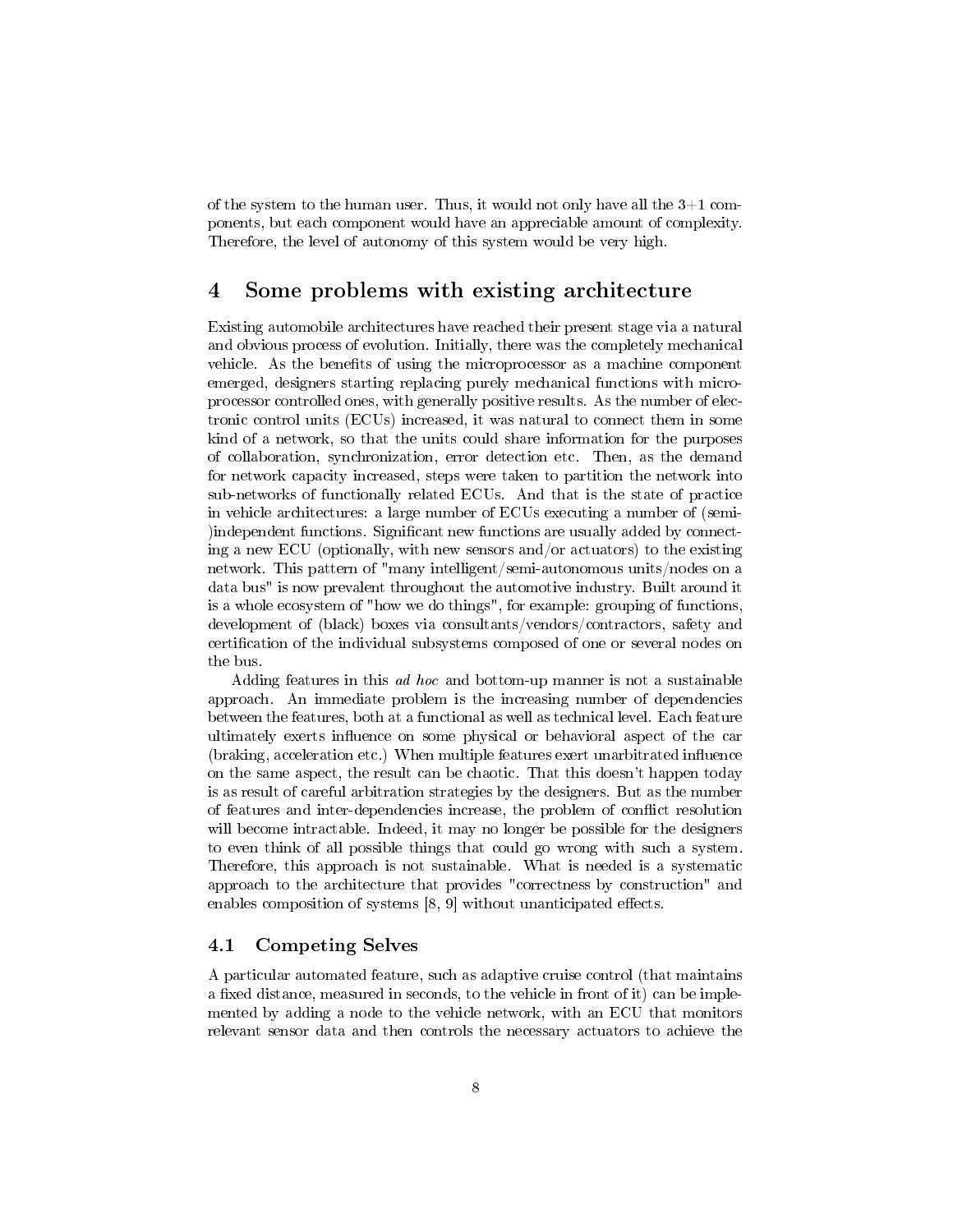desired distance. Imagine now adding another feature  $-$  emergency braking  $$ implemented through another, separate ECU. This will be another node that monitors sensors and controls actuators based on sensor data. In fact, both of these ECUs can be seen as independent "co-drivers", operating on the same actuators. Both have a Self. To avoid situations where an actuator gets con flicting orders, something has to arbitrate and make a decision about which node should be the one controlling the actuator in question. This either means creating another Self, a master node, that handles requests to one actuator  $-\text{ or }$ having the two nodes communicating and deciding between themselves which should take precedence and inhibit the other. In the latter case, the Self is not confined to one node. In the former, the question arises how to partition the responsibilities between nodes that handle these functions, and the master node that must do the selection.

Both approaches suffer from the same problem: Functionality that is similar in kind and uses the same actuators is implemented in separate units, as competing Selves. Thinking in terms of autonomy throws up the problem here. An autonomous system needs a single, cohesive Self that uses its components to generate the behavior expected of the overall system.

#### 4.2 State space explosion

Many functions with many shared resources implies a large state space. In order to correctly design for this large state space, the designers carve up the state space into so-called modes that define behavior. Each function or subsystem can be in one of several tightly specified modes and the transitions among the modes are well-defined. But mode management is simply a different "level of zoom" in the design fractal. The initial problem is repeated when there exist a large number of modes in each subsystem and the overall system can be a combination of modes. There is a "mode space" explosion. Just as it is hard for a human being to keep track of multiple modes and their combinations, so also it is hard for an explicitly designed high-level controller to interact correctly with such a multi-mode system.

If we try to keep our system design tractable using principally similar approaches, we end up having to solve the same problem every few years. We merely keep applying the same solution to different levels of the same design fractal. But a principally different approach would break the design fractal and may solve the problem once and for all.

Naturally occurring autonomous systems seem to somehow solve this issue. In the human body, we have several low level functions, for example those regulating temperature, blood pressure etc. They are generally out of reach for the higher order Self (our mind) but still are mission critical in the sense that they just have to work and keep working. For short time reactions, we have reflexes where the Self has no time to react. Classical artificial intelligence (AI) and robot control architectures provide different system structures including deliberative (higher order planning) and reactive (sensory reaction) control systems. An example of a layered architecture for autonomous robotics is given in [10].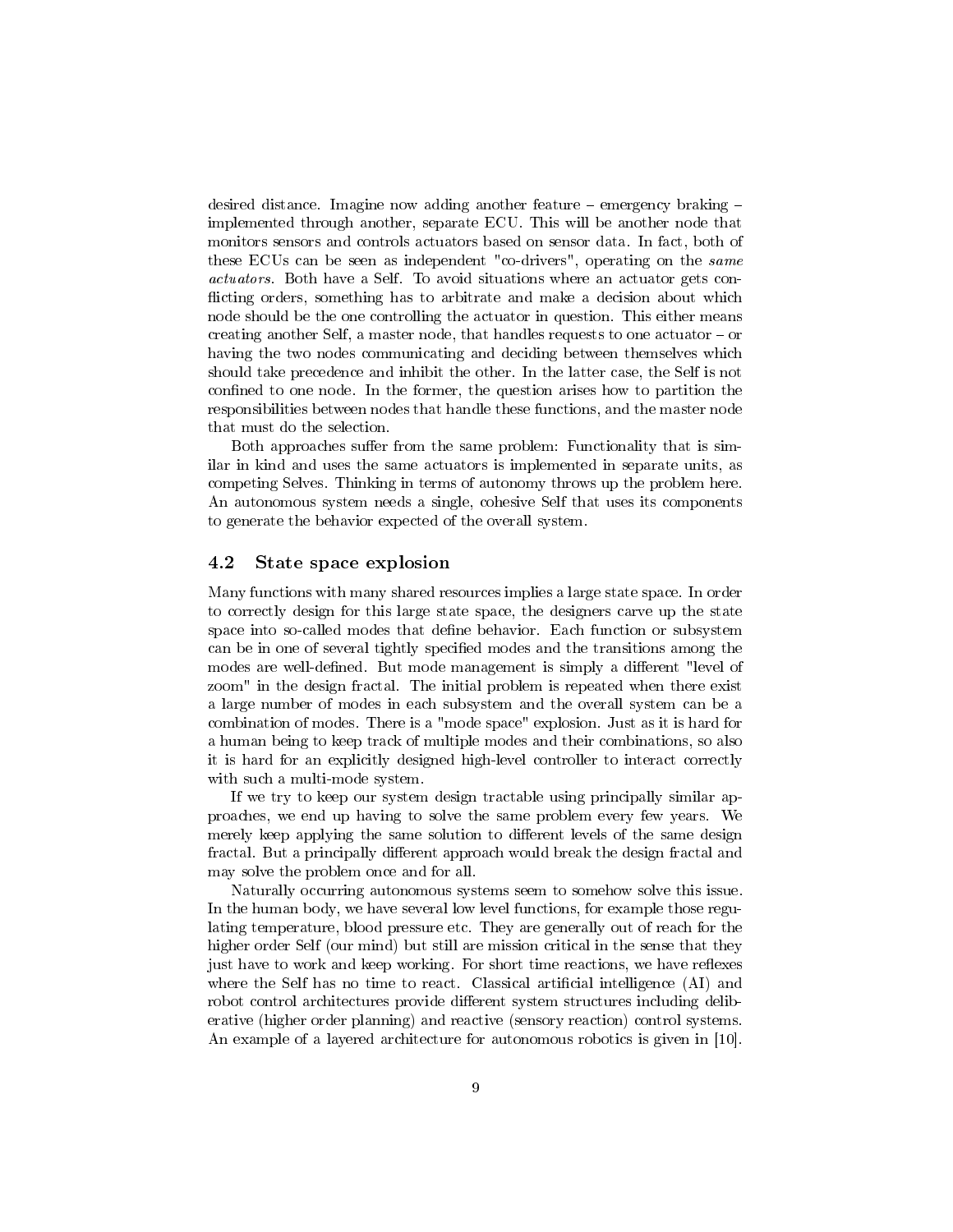Such system structuring could be applied to automobile architectures too.

### 4.3 Partitioning and re-partitioning

The human brain can handle a limited level of complexity. It is difficult to design systems whose complexity is more that what our brains can handle. Therefore, ways are found to reduce the overall system complexity into manageable portions. Foremost of such ways, is to partition or divide the system into parts and decide their respective responsibilities and relationships. The partitioning is generally done by keeping in mind the functionalities and data flows. In current automotive practice, this is achieved by setting up a system with lots of nodes on a Controller Area Network (CAN) bus. As more and more functions/features get added to the system, existing partitions get redrawn, but each redrawing of the partitions follows, in principle, the same reasoning as the previous refactorings.

More recent automotive architectures are moving beyond the "flat" pattern of many nodes on a bus. Instead, they have a hierarchical structure, but it essentially follows the same methodology. Based on our experience with the automotive industry, the process evolves somewhat like this:

- 1. Initially, there are lots of nodes on a CAN bus, and bandwith problems arise. Therefore
- 2. Multiple CAN buses are added and existing nodes are redistributed among them. But as even more nodes are added, even this system starts becoming too complex
- 3. Then a tree like structure is created, with the main trunk being a highbandwidth bus (like FlexRAY) and the branches being CAN or Local Interconnect Network (LIN) buses with individual nodes. The nodes are assigned to branches based on their functions and the dataflows needed between them i.e. via the traditional reasoning process

Thus, current automotive architecture structuring practices are not really solving the core problem of complexity management, but merely pushing it away towards the subsequent generation. This is an insufficient approach towards designing the autonomous car of the future. What is needed, is a pattern that is conceptually different from, "many intelligent/semi-autonomous units/nodes thrown together and made to cooperate on a (CAN) bus". Instead, patterns for structuring [11] and decentralization [12] should be explored that are inherently conducive to autonomy and which could serve as a basis for a different kind of partitioning.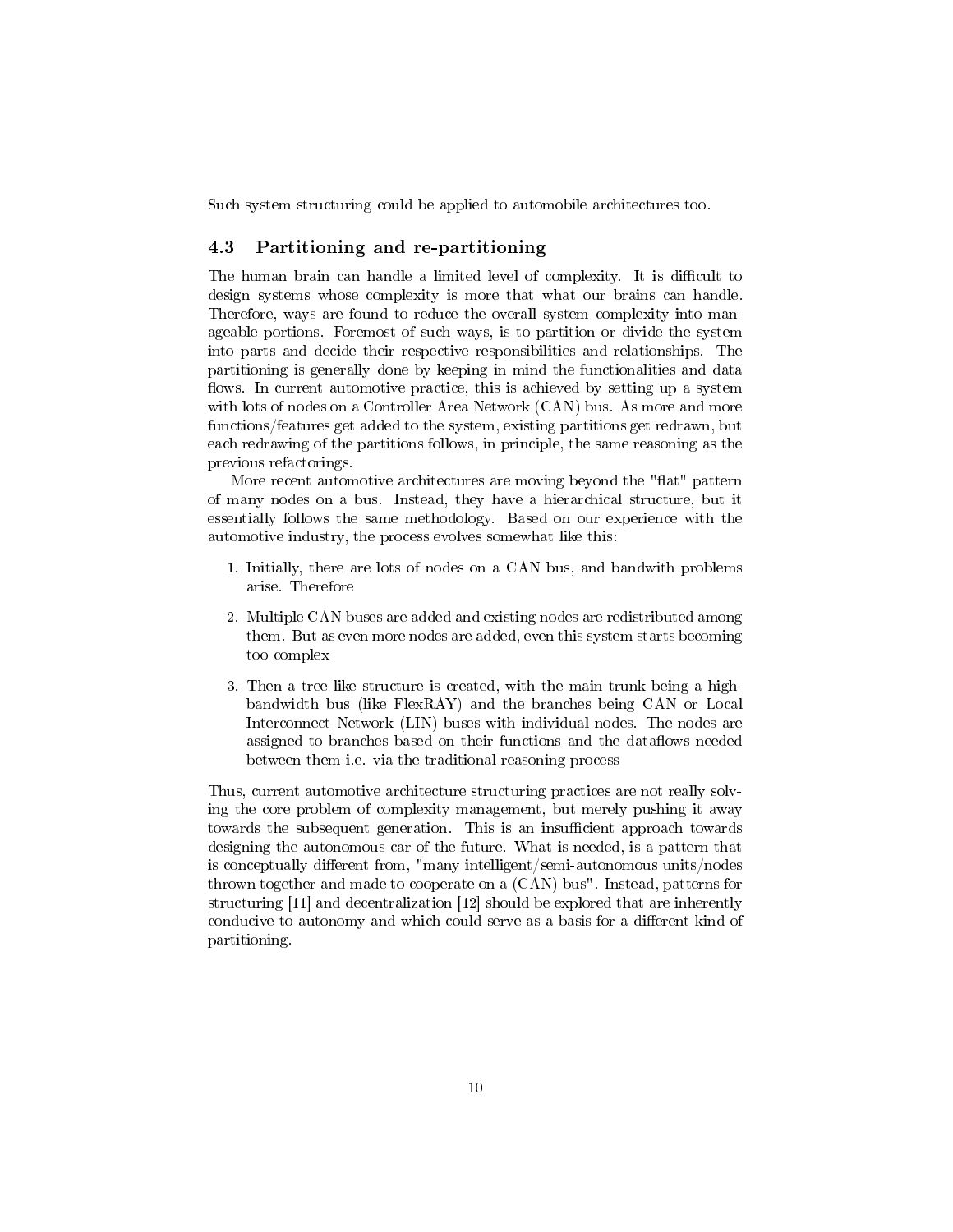# 5 Autonomy and automotive architecture: Where to begin?

Can principles of autonomous robot architectures [13, 4, 14, 6, 5] and the construction of intelligent machines be applied to automobiles? If we equate autonomy with a system following the  $3+1$  pattern, the conclusion would be that an architecture based on 3+1 will be more conducive to intelligent autonomy. What would that mean in practice? How can we maintain the peculiarities of automotive software, architecture and development processes [15, 16] and yet evolve them to autonomy? Where to begin this process?

Consider, for the sake of argument, a system that consists of various distributed sensors and actuators and a single central processing/reasoning unit that constitutes the Self. Let such a unit be denoted 'Big Fat Computer (BFC)'. The BFC reads all sensor inputs, has total control over all actuators and implements a single "thread of awareness". Thus, there is a single Self, which is One i.e. not split up into intermittently communicating parts, that understands both the behavior expected of the system, as well as the means available to achieve the behavior (sensors and actuators). Such a Self would result in a completely cohesive system, with no unresolved internal conflicts.

Creating such a system would still present problems. Automotive engineering has since long moved past a single monolithic computing entity and distributed systems have arrived and stayed. The real question then is, "How should a system be created that leverages the advantages of distributed system design and methods, while ensuring that all distributed parts effectively form a single, overall reasoning system?" In other words, how should a unique Self be created in a distributed way?

Could an autonomous system be composed out of autonomous constituent parts? Can the autonomous car have an autonomous engine, an autonomous transmission, an autonomous climate control and so on? From the perspective of the user of the autonomous car, this question is largely irrelevant. What is important is that there should be a single Self in the car that is accepting the user's commands, and which will be held accountable for the entire behavior of the car. Now, whether this Self should itself control every single actuator and function, or whether it should merely choreograph multiple autonomous systems to reach the end result is a design question. We need a process both to answer this design question as well as develop the answer.

Figure 2 shows a simplied view of how an architecture is developed. This is a top down process, that begins with the so called functional or conceptual architecture view [17, 18] that shows the function structuring. This is basically drawing up boxes and understanding their roles, behavior, hierarchies, dependencies and interactions. The function structuring decides how the system should be broken down into functional components and how the components will together fulfill the system's goals. It can also be thought of as the system behavior, on which a logical structure is imposed. The bottommost part is the so-called implementation architecture view. It shows the implementation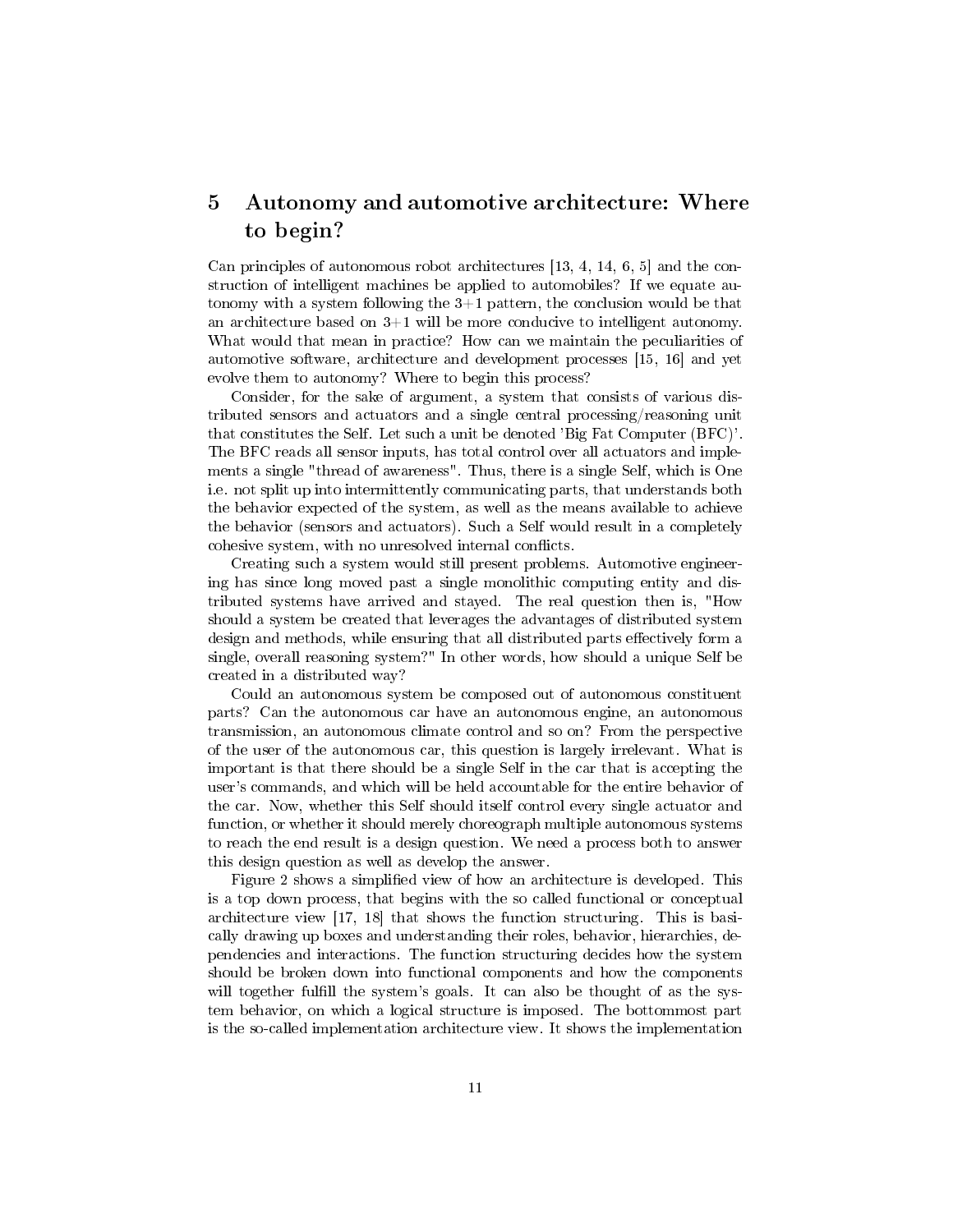

Figure 2: Architecture layers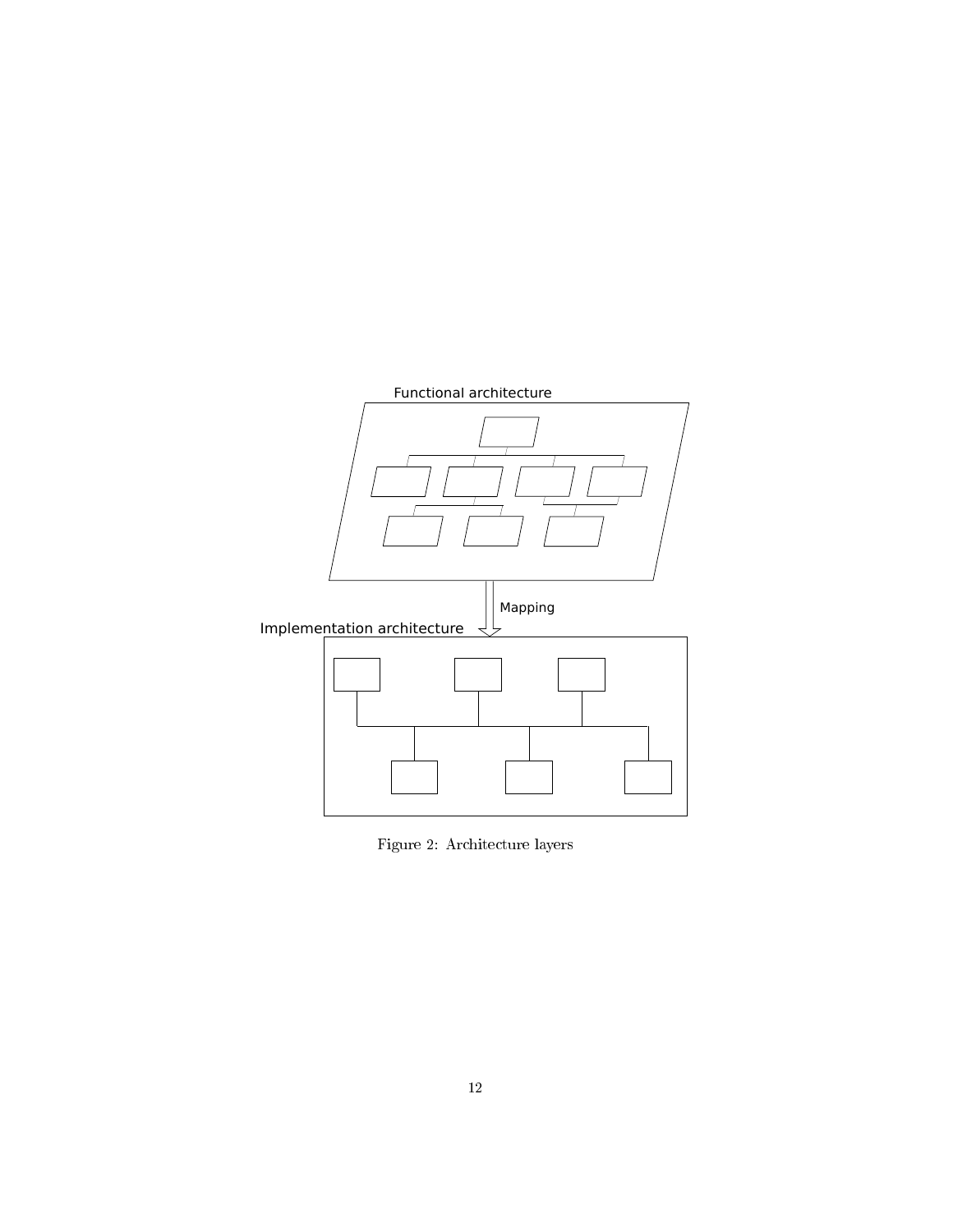specific details, the computing hardware and software, the communication and networking choices and so on. This is the architecture as it is actually implemented. The middle is the mapping from the conceptual to the implementation architectures. It shows which functionality is implemented where and how.

Systems thinking from an autonomous perspective can be applied to the conceptual and implementation architectures as well as their mapping. We suggest however, that the start should be made with the conceptual architecture because this is the foundation on which the rest of the development is made. How should the function hierarchies be designed in a way to support autonomy? What are the principles and rules that are conducive to autonomy, or detrimental to it? An automotive architect thinks primarily in terms of visible automobile features like the anti-lock brake system or the engine management system or the cruise control. An architect designing an autonomous mobile robot may think in terms of high level features that generate motion vectors and low level subsystems responsible for the execution of the motion vector. In any case, the functions, their partitioning and hierarchy is the first step. This can then be drilled down to the implementation.

# 6 Conclusion

Can anything at all be predicted about the future of cars as transportation devices? Yes, because no matter what the fuel will be, or what regulations the cars will have to conform to, it can safely be assumed that embedded intelligence will continue to be added to cars. Advances in other technological fields makes features like self-driving and navigation possible, eventually creating a demand. (There are big potential economic savings for society if self-driving cars could eliminate congestion, increase the usage of existing roads and of course minimize the number of accidents.) The functional growth in cars can increase the burden on the user, who has to keep track of them, or they will be of no use. Offloading this burden is, by definition, autonomy. The development of fully self-driving cars on a large commercial scale is no longer a question of possibility, but a matter of time.

It is time to stop thinking of the automobile as an increasingly mechanized (and computerized) horse-drawn carriage and instead think of it as an autonomous robot endowed with artificial intelligence. Such level of autonomy has a strong impact on the functional, software and electronic architecture of a vehicle. This impact must be studied and considerations for autonomy should be incorporated into the architecture. Research in automotive systems development must take into consideration and build on results from the areas of artificial intelligence and robotics.

This paper not only stresses on autonomy as an inevitable trend in the development of automobiles, it also argues that thinking from the perspective of autonomy has the potential to resolve some outstanding issues in current vehicle architectures. The mental model presented can be used to think in terms of autonomy. A starting point for the application of autonomous systems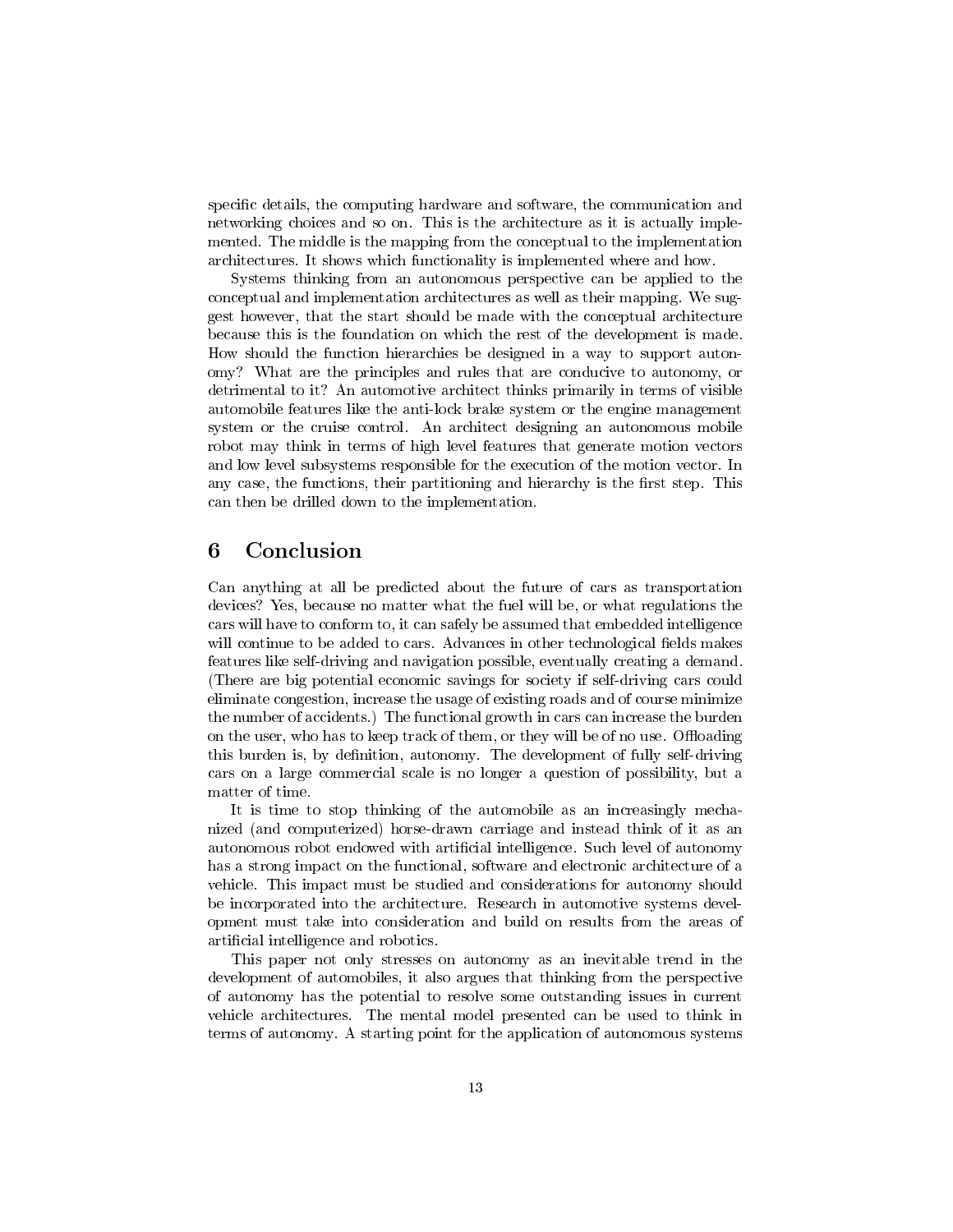thinking during the architecting process has also been suggested.

The creation of an explicit autonomy based functional design for the modern automobile, which includes all current features and arranges them into autonomy friendly hierarchies would be a natural next step along this research direction.

# References

- [1] O. Larses, Architecting and Modeling Automotive Embedded Systems. PhD thesis, Royal Institute of Technology, Stockholm, Sweden, 2005.
- [2] M. Broy, "Automotive software and systems engineering," *Proceedings Sec*ond ACM and IEEE International Conference on Formal Methods and Models for CoDesign 2005 MEMOCODE 05, vol. 0, pp. 143-149, 2005.
- [3] J. Albus, "Outline for a theory of intelligence," IEEE Transactions on Systems, Man, and Cybernetics, vol. 21, no. 3, pp.  $473-509$ , 1991.
- [4] J. Albus, "A reference model architecture for intelligent systems design," An introduction to intelligent and autonomous control, pp. 27–56, 1993.
- [5] B. Hayes-Roth, "A blackboard architecture for control," Artificial Intelligence, vol. 26, pp. 251-321, July 1985.
- [6] A. J. Barbera, J. S. Albus, and L. S. Haynes, "RCS: The NBS Real -Time Control System," 1984.
- [7] H. Tianfield, "Fundamentals and Architectures of Complex Distributed Systems," Systems, Man and Cybernetics, 2008. SMC 2008., pp. 2471-2475. Oct. 2008.
- [8] G. Brat, E. Denney, K. Farrell, D. Giannakopoulou, A. Jónsson, J. Frank, M. Boddy, T. Carpenter, T. Estlin, and M. Pivtoraiko, "A robust compositional architecture for autonomous systems," in Aerospace Conference, 2006 IEEE, pp. 8-pp, IEEE, 2010.
- [9] S. Ilieva and M. Zagar, "GENESIS A Framework for Global Engineering of Embedded Systems," Genesis, pp. 87-93, 2008.
- [10] R. Brooks, "A robust layered control system for a mobile robot," IEEE Journal on Robotics and Automation, vol. 2, no. 1, pp. 14-23, 1986.
- [11] H. Tianfield, "Structuring of large-scale complex hybrid systems: From illustrative analysis toward modelization," Journal of Intelligent  $\mathcal{C}amp$ , Robotic Systems, pp.  $179-208$ ,  $2001$ .
- [12] M. Torngren and J. Wikander, "A decentralization methodology for realtime control applications," *Control Engineering Practice*, vol. 4, no. 2, pp. 219228, 1996.